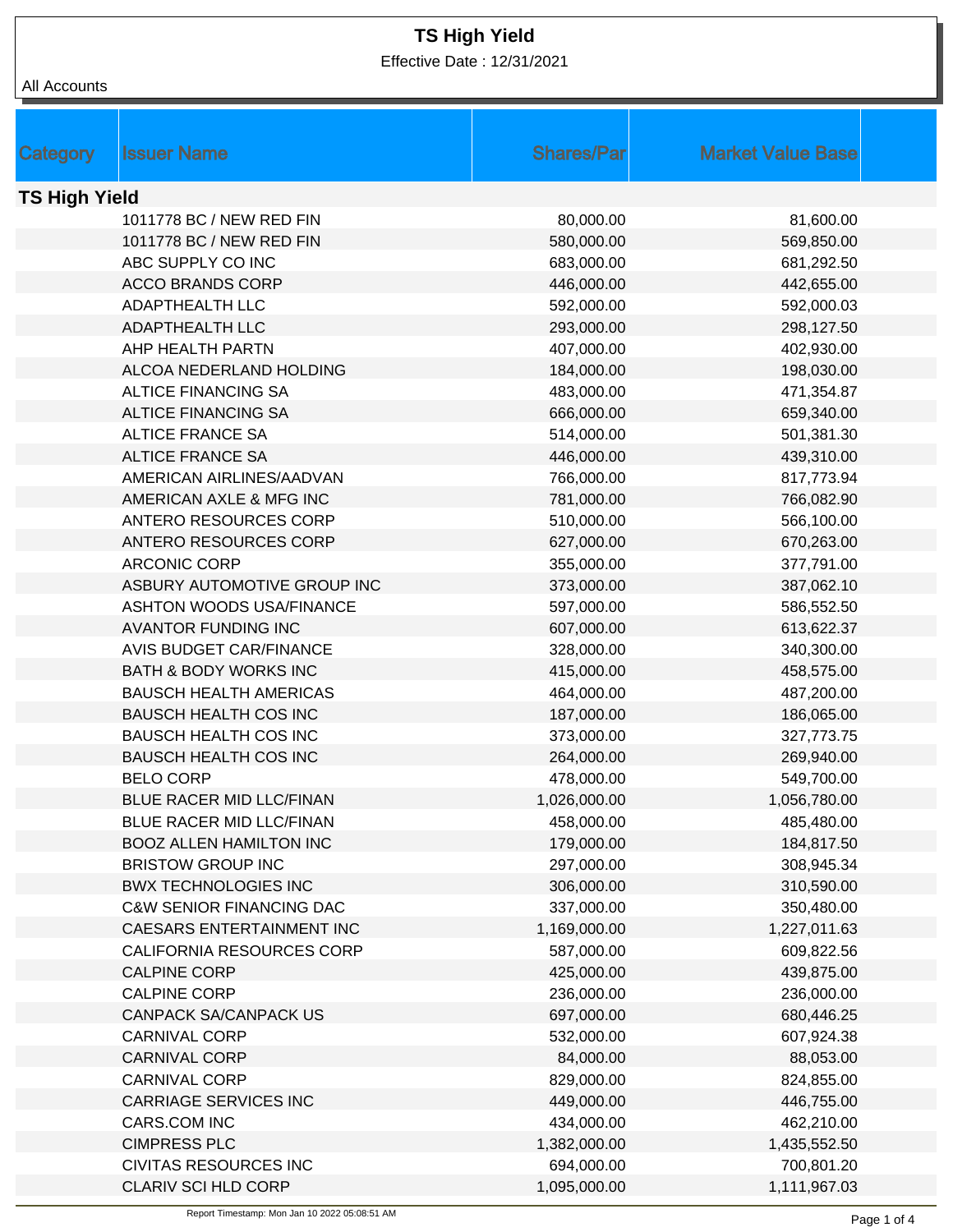Effective Date : 12/31/2021

#### All Accounts

| Category | <b>Issuer Name</b>                  | <b>Shares/Par</b> | <b>Market Value Base</b> |
|----------|-------------------------------------|-------------------|--------------------------|
|          | <b>CLEARWATER PAPER CORP</b>        | 938,000.00        | 954,415.00               |
|          | <b>CLEVELAND-CLIFFS INC</b>         | 650,000.00        | 675,268.75               |
|          | CONNECT FINCO SARL/CONNE            | 836,000.00        | 878,845.00               |
|          | CONSENSUS CLOUD SOLUTIONS INC       | 918,000.00        | 959,310.00               |
|          | CQP HOLDCO LP/BIP-V CHIN            | 1,662,000.00      | 1,734,712.50             |
|          | <b>CSC HOLDINGS LLC</b>             | 720,000.00        | 717,300.00               |
|          | <b>CSC HOLDINGS LLC</b>             | 1,268,000.00      | 1,199,845.00             |
|          | <b>CSC HOLDINGS LLC</b>             | 1,212,000.00      | 1,134,735.00             |
|          | <b>CTR PARTNERSHIP/CARETRST</b>     | 450,000.00        | 459,000.00               |
|          | <b>CVR ENERGY INC</b>               | 467,000.00        | 455,325.00               |
|          | <b>DANA INC</b>                     | 338,000.00        | 342,647.50               |
|          | <b>DAVITA INC</b>                   | 466,000.00        | 477,067.50               |
|          | <b>DAVITA INC</b>                   | 441,000.00        | 428,872.50               |
|          | <b>DELTA AIR LINES INC</b>          | 415,000.00        | 425,693.88               |
|          | DIAMOND SPORTS GR/DIAMON            | 315,000.00        | 157,500.00               |
|          | <b>DIAMOND SPORTS GR/DIAMON</b>     | 774,000.00        | 216,720.00               |
|          | DIRECTV FIN LLC/COINC               | 1,227,000.00      | 1,255,625.91             |
|          | <b>DISH DBS CORP</b>                | 370,000.00        | 375,698.00               |
|          | DIVERSIFIED HEALTHCARE TRUST        | 431,000.00        | 466,320.45               |
|          | DIVERSIFIED HEALTHCARE TRUST        | 85,000.00         | 87,034.05                |
|          | DIVERSIFIED HEALTHCARE TRUST        | 535,000.00        | 524,300.00               |
|          | DREYFUS GOVERNMENT CASH MANAGE      | 2,060,717.08      | 2,060,717.08             |
|          | DYCOM INDUSTRIES INC                | 748,000.00        | 762,025.00               |
|          | <b>EDISON INTERNATIONAL</b>         | 615,000.00        | 628,407.00               |
|          | <b>FIRSTCASH INC</b>                | 328,000.00        | 334,166.40               |
|          | <b>FIRSTCASH INC</b>                | 440,000.00        | 439,568.80               |
|          | FORD MOTOR CO                       | 381,000.00        | 390,144.00               |
|          | <b>FORTRESS TRANS &amp; INFRAST</b> | 976,000.00        | 1,008,940.00             |
|          | <b>FRONTIER COMMUNICATIONS</b>      | 228,000.00        | 241,110.00               |
|          | <b>GAP INC/THE</b>                  | 699,000.00        | 689,388.75               |
|          | <b>GENESIS ENERGY LP/GENESI</b>     | 1,277,000.00      | 1,264,230.00             |
|          | <b>GENESIS ENERGY LP/GENESI</b>     | 312,000.00        | 321,534.72               |
|          | <b>GFL ENVIRONMENTAL INC</b>        | 348,000.00        | 342,780.00               |
|          | <b>GLOBAL PART/GLP FINANCE</b>      | 147,000.00        | 152,512.50               |
|          | <b>GLOBAL PART/GLP FINANCE</b>      | 194,000.00        | 203,147.10               |
|          | <b>GO DADDY OPCO/FINCO</b>          | 351,000.00        | 348,179.72               |
|          | <b>GOEASY LTD</b>                   | 121,000.00        | 123,117.50               |
|          | <b>GRANITE US HOLDINGS CORP</b>     | 599,000.00        | 651,412.50               |
|          | <b>GRAY ESCROW II INC</b>           | 842,000.00        | 866,207.50               |
|          | <b>GROUP 1 AUTOMOTIVE INC</b>       | 304,000.00        | 302,860.00               |
|          | H&E EQUIPMENT SERVICES INC          | 937,000.00        | 929,972.50               |
|          | HILCORP ENERGY I/HILCORP            | 534,000.00        | 561,367.50               |
|          | HILCORP ENERGY I/HILCORP            | 414,000.00        | 426,718.08               |
|          | <b>HILTON DOMESTIC OPERATIN</b>     | 372,000.00        | 370,043.28               |
|          | HLF FIN SARL LLC/HERBALI            | 400,000.00        | 392,480.00               |
|          | <b>HOWARD HUGHES CORP/THE</b>       | 325,000.00        | 328,250.00               |
|          | HOWMET AEROSPACE INC                | 86,000.00         | 101,695.00               |
|          |                                     |                   |                          |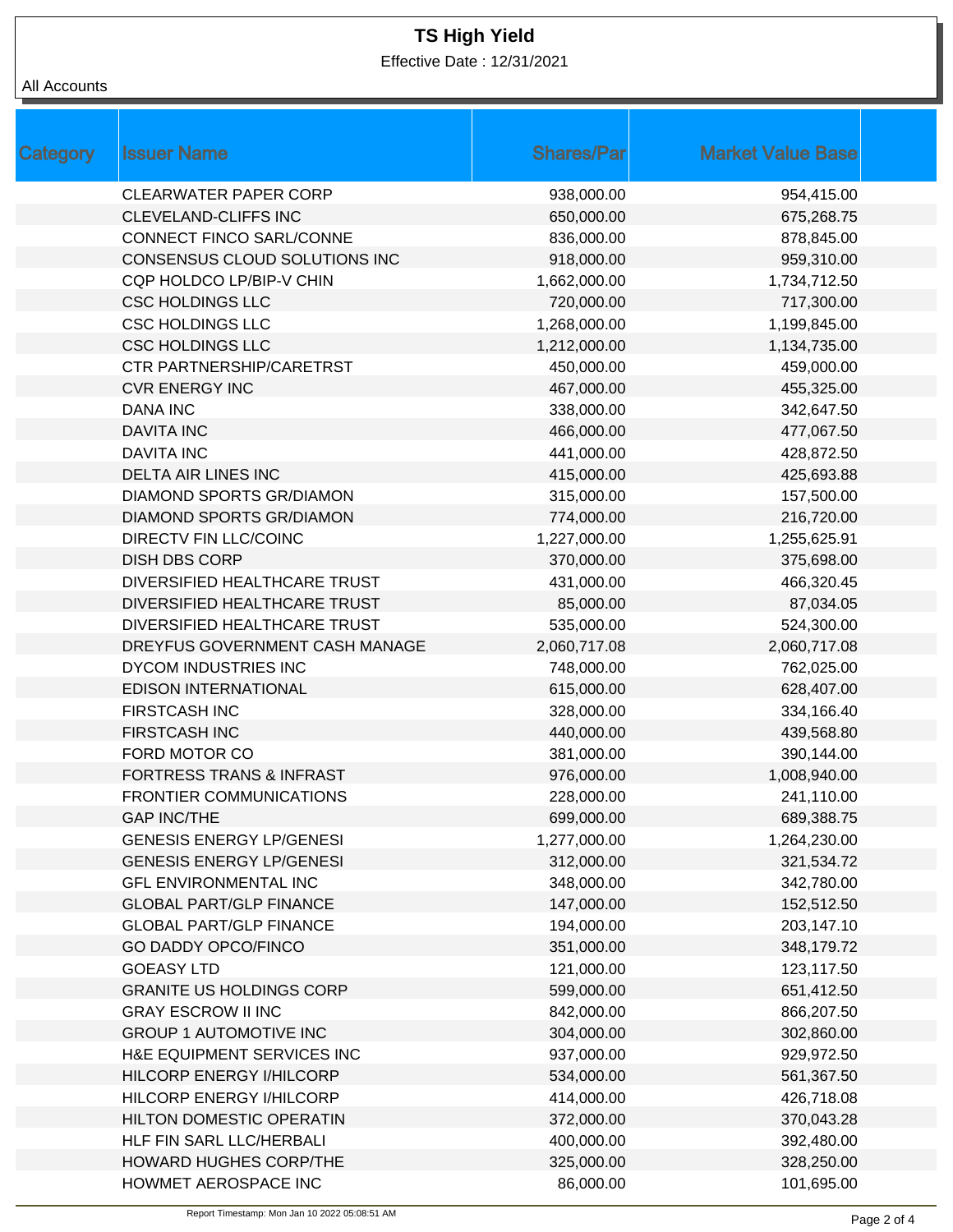Effective Date : 12/31/2021

| All Accounts |  |
|--------------|--|
|--------------|--|

| Category | <b>Issuer Name</b>                | <b>Shares/Par</b> | <b>Market Value Base</b> |  |
|----------|-----------------------------------|-------------------|--------------------------|--|
|          | <b>HOWMET AEROSPACE INC</b>       | 214,000.00        | 253,590.00               |  |
|          | HOWMET AEROSPACE INC              | 467,000.00        | 467,450.66               |  |
|          | <b>HUDBAY MINERALS INC</b>        | 356,000.00        | 377,360.00               |  |
|          | HUDBAY MINERALS INC               | 233,000.00        | 233,000.00               |  |
|          | <b>ICAHN ENTERPRISES/FIN</b>      | 611,000.00        | 627,802.50               |  |
|          | <b>IMOLA MERGER CORP</b>          | 1,165,000.00      | 1,193,676.48             |  |
|          | <b>INDEPENDENCE ENERGY FIN</b>    | 610,000.00        | 633,637.50               |  |
|          | <b>INEOS QUATTRO FINANCE 2</b>    | 275,000.00        | 276,003.75               |  |
|          | INTERNATIONAL GAME TECHNOLOGY PLC | 445,000.00        | 498,400.00               |  |
|          | <b>IRON MOUNTAIN INC</b>          | 112,000.00        | 116,480.00               |  |
|          | <b>IRON MOUNTAIN INC</b>          | 301,000.00        | 311,528.98               |  |
|          | <b>IRON MOUNTAIN INC</b>          | 660,000.00        | 695,522.19               |  |
|          | <b>IRON MOUNTAIN INC</b>          | 132,000.00        | 133,411.08               |  |
|          | JANE STREET GRP/JSG FIN           | 807,000.00        | 815,070.00               |  |
|          | <b>JB POINDEXTER &amp; CO INC</b> | 692,000.00        | 724,053.44               |  |
|          | <b>JBS FINANCE LUXEMBOURG</b>     | 564,000.00        | 566,120.64               |  |
|          | <b>JBS USA/FOOD/FINANCE</b>       | 381,000.00        | 414,337.50               |  |
|          | <b>JBS USA/FOOD/FINANCE</b>       | 597,000.00        | 605,955.00               |  |
|          | KAISER ALUMINUM CORP              | 243,000.00        | 245,430.00               |  |
|          | KAISER ALUMINUM CORP              | 443,000.00        | 435,801.25               |  |
|          | <b>KB HOME</b>                    | 617,000.00        | 640,137.50               |  |
|          | <b>KONTOOR BRANDS INC</b>         | 350,000.00        | 350,000.00               |  |
|          | LCPR SR SECURED FIN DAC           | 400,000.00        | 420,000.00               |  |
|          | LCPR SR SECURED FIN DAC           | 245,000.00        | 246,225.00               |  |
|          | <b>LOGMEIN INC</b>                | 1,032,000.00      | 1,044,384.00             |  |
|          | LUMEN TECHNOLOGIES INC            | 266,000.00        | 266,000.00               |  |
|          | MACY'S RETAIL HLDGS LLC           | 686,000.00        | 731,447.50               |  |
|          | <b>MEDNAX INC</b>                 | 549,000.00        | 574,391.25               |  |
|          | <b>MEG ENERGY CORP</b>            | 326,000.00        | 347,163.92               |  |
|          | MERCER INTERNATIONAL INC          | 594,000.00        | 606,693.77               |  |
|          | <b>MERITOR INC</b>                | 159,000.00        | 165,757.50               |  |
|          | <b>MERITOR INC</b>                | 685,000.00        | 686,712.50               |  |
|          | MGIC INVESTMENT CORP              | 400,000.00        | 420,000.00               |  |
|          | MIDAS OPCO HOLDINGS LLC           | 673,000.00        | 688,983.75               |  |
|          | MODIVCARE INC                     | 330,000.00        | 346,500.00               |  |
|          | MOLINA HEALTHCARE INC             | 692,000.00        | 696,325.00               |  |
|          | MOOG INC                          | 606,000.00        | 610,545.00               |  |
|          | <b>MOZART DEBT MERGER SUB</b>     | 413,000.00        | 411,542.11               |  |
|          | MOZART DEBT MERGER SUB            | 412,000.00        | 417,619.68               |  |
|          | <b>MSCI INC</b>                   | 389,000.00        | 397,752.50               |  |
|          | MURPHY OIL CORP                   | 724,000.00        | 769,488.92               |  |
|          | NABORS INDUSTRIES INC             | 326,000.00        | 337,348.06               |  |
|          | <b>NAVIENT CORP</b>               | 692,000.00        | 737,845.00               |  |
|          | <b>NCR CORP</b>                   | 299,000.00        | 312,455.00               |  |
|          | <b>NCR CORP</b>                   | 264,000.00        | 273,292.80               |  |
|          | NESCO HOLDINGS II INC             | 266,000.00        | 274,645.00               |  |
|          | NEW ENTERPRISE STONE & L          | 250,000.00        | 267,500.01               |  |
|          |                                   |                   |                          |  |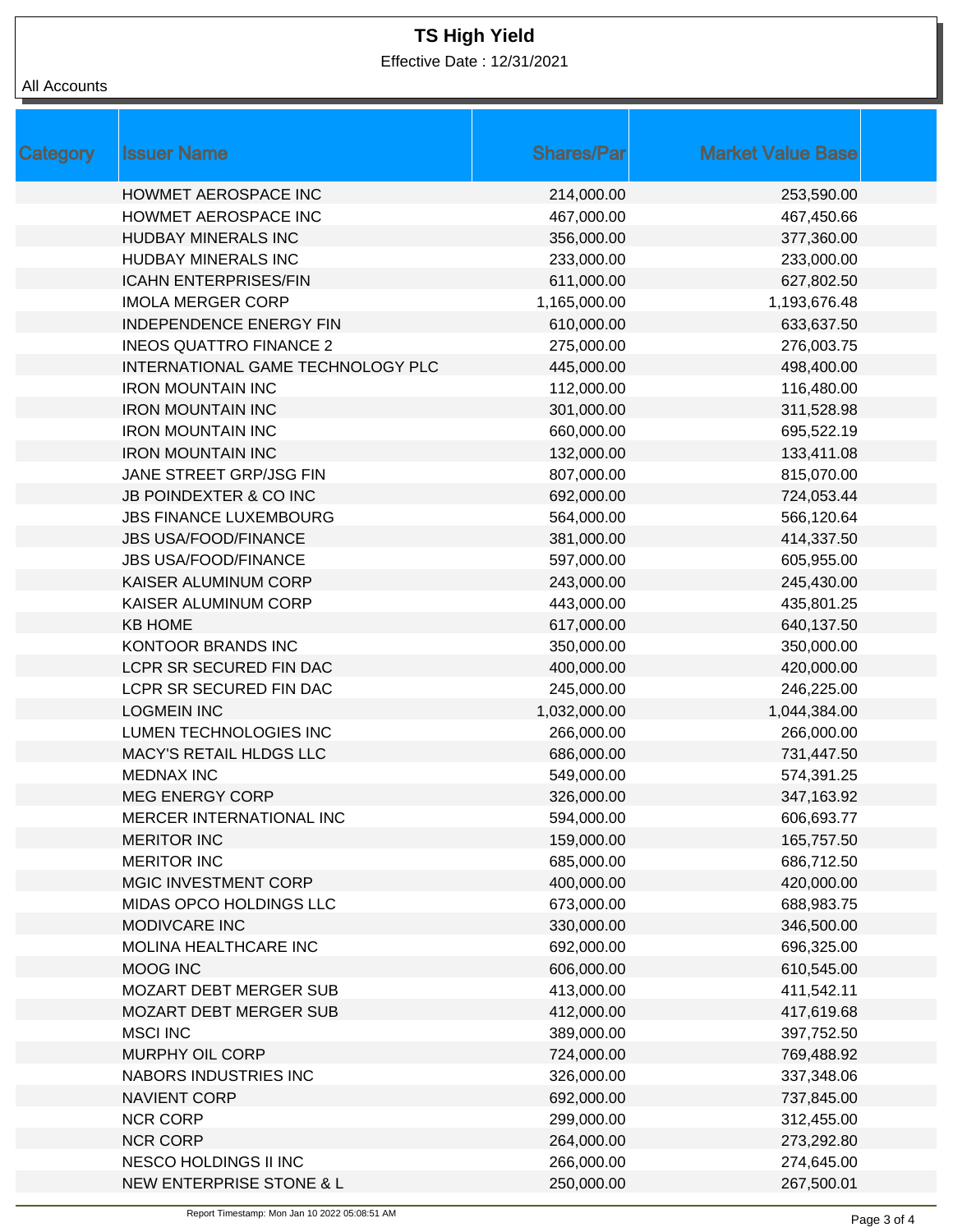Effective Date : 12/31/2021

#### All Accounts

| <b>Shares/Par</b> | <b>Market Value Base</b> |
|-------------------|--------------------------|
| 652,000.00        | 661,128.00               |
| 240,000.00        | 244,500.00               |
| 750,000.00        | 742,500.00               |
| 775,000.00        | 778,146.50               |
| 1,072,000.00      | 1,133,640.00             |
| 531,000.00        | 576,135.00               |
| 366,000.00        | 366,000.00               |
| 502,000.00        | 626,245.00               |
| 438,000.00        | 520,054.92               |
| 284,000.00        | 346,082.40               |
| 221,000.00        | 223,979.08               |
| 228,000.00        | 224,210.64               |
| 315,000.00        | 308,700.00               |
| 399,000.00        | 446,880.00               |
| 560,000.00        | 570,780.00               |
| 448,000.00        | 453,600.00               |
| 522,000.00        | 523,305.00               |
| 486,000.00        | 512,730.00               |
| 970,000.00        | 943,325.00               |
| 864,000.00        | 859,680.00               |
| 923,000.00        | 923,729.17               |
| 700,000.00        | 724,850.00               |
| 273,000.00        | 280,507.50               |
| 89,000.00         | 85,564.60                |
| 414,000.00        | 418,140.00               |
| 1,017,000.00      | 1,008,925.02             |
| 1,196,000.00      | 1,244,103.12             |
| 314,000.00        | 319,809.00               |
| 269,000.00        | 266,982.50               |
| 756,000.00        | 770,530.32               |
| 741,000.00        | 795,589.47               |
| 461,000.00        | 444,625.28               |
| 908,000.00        | 898,920.00               |
| 448,000.00        | 460,320.00               |
| 684,000.00        | 678,870.00               |
| 515,000.00        | 515,000.00               |
| 661,000.00        | 670,915.00               |
| 718,000.00        | 712,615.00               |
| 245,000.00        | 261,231.25               |
| 1,473,000.00      | 1,469,317.50             |
| 172,000.00        | 199,090.00               |
| 514,000.00        | 512,715.00               |
| 479,000.00        | 483,790.00               |
| 1,163,000.00      | 1,218,242.50             |
| 420,000.00        | 414,750.00               |
| 733,000.00        | 739,963.50               |
| 788,000.00        | 879,605.00               |
|                   |                          |